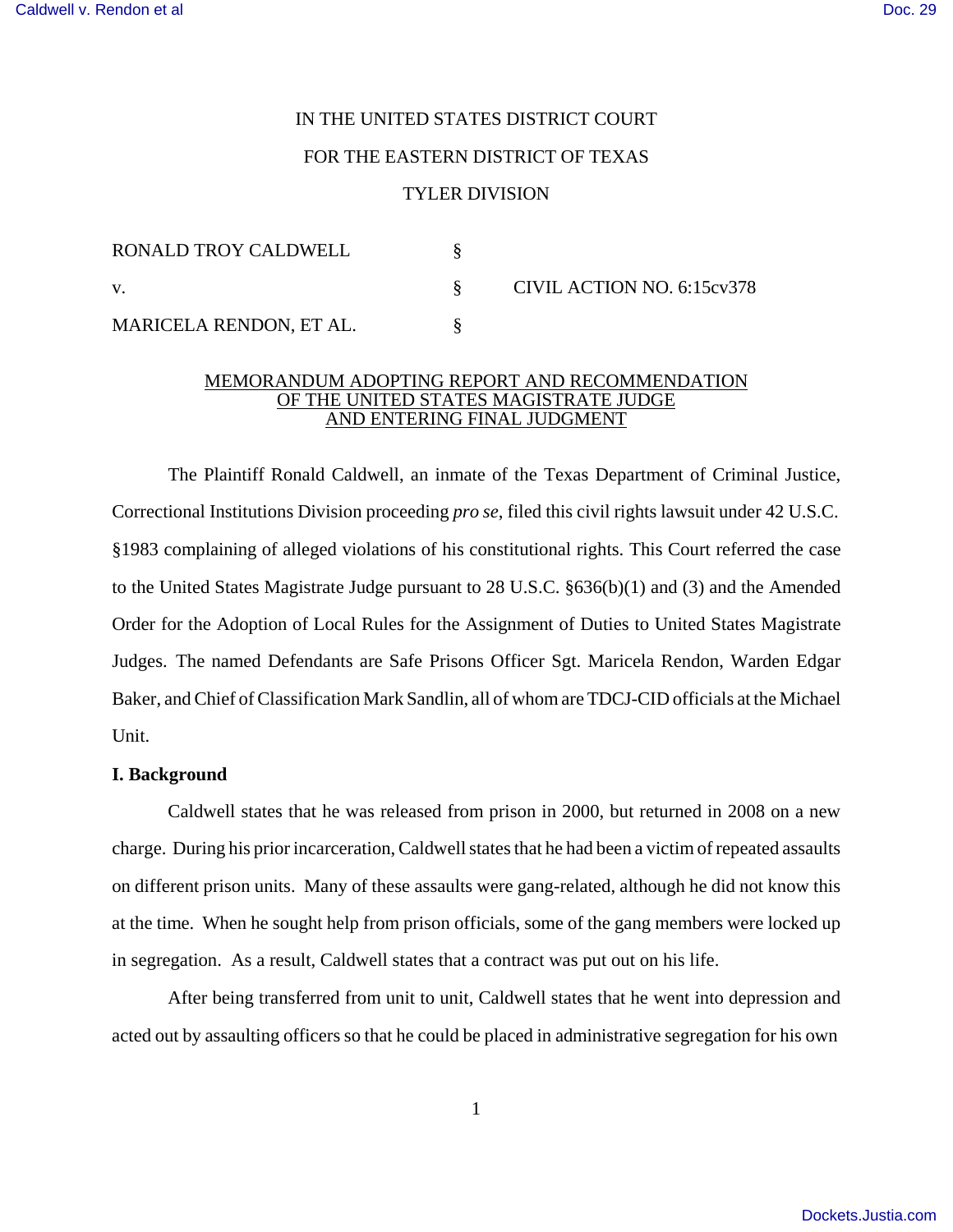protection. In 1998, he wasreleased fromadministrative segregation at the Michael Unit and placed into a custody status called safekeeping.<sup>1</sup> He remained in safekeeping until his release in 2000.

After he returned to prison in 2008, Caldwell states he was sent to the Price Daniel Unit and immediately asked to be put in safekeeping. Instead, he was transferred to the Neal Unit. He filed a grievance there claiming his life was in danger. While he was waiting for a response to the grievance, Caldwell ran into a known enemy. The Neal Unit officials recommended a unit transfer and Caldwell was sent to the Michael Unit in June of 2009, where the same problems he had faced prior to his release in 2000 arose again.

Caldwell states that he has been trying to get put back in safekeeping because his name is still "on the radar." When he arrived at the Michael Unit, the Defendants did not listen to him and refused to put him back in safekeeping. As a result, Caldwell asserts that he went back into depression and began assaulting officers again to be placed in administrative segregation. He remains in segregation because he keeps getting disciplinary cases in order to keep from returning to general population.

Caldwell filed grievance no. 2015071659 on January 6, 2015, asking to be put back into safekeeping upon his release from administrative segregation. The response stated that he is currently housed in administrative segregation and in the event he is released from segregation, his request for safekeeping will be addressed at that time.

The Magistrate Judge ordered prison officials to provide a *Martinez* Report, consisting of Caldwell's medical, grievance, and classification records, along with any other records, incident reports, or investigations concerning his claims. *See Martinez v. Aaron*, 570 F.2d 317, 319 (10th

<sup>&</sup>lt;sup>1</sup>The Fifth Circuit has explained that safekeeping is "a housing status that separates vulnerable individuals from more aggressive offenders. According to Texas Department of Criminal Justice regulations, safekeeping is indicated when an inmate is at risk of victimization, has enemies in the population, has a history of homosexuality, or possesses other characteristics that mark the offender as vulnerable to predation." *Lyon v. Buentello*, 135 F.App'x 697, 2005 U.S. App. LEXIS 11944, 2005 WL 1444358 (5th Cir., June 21, 2005).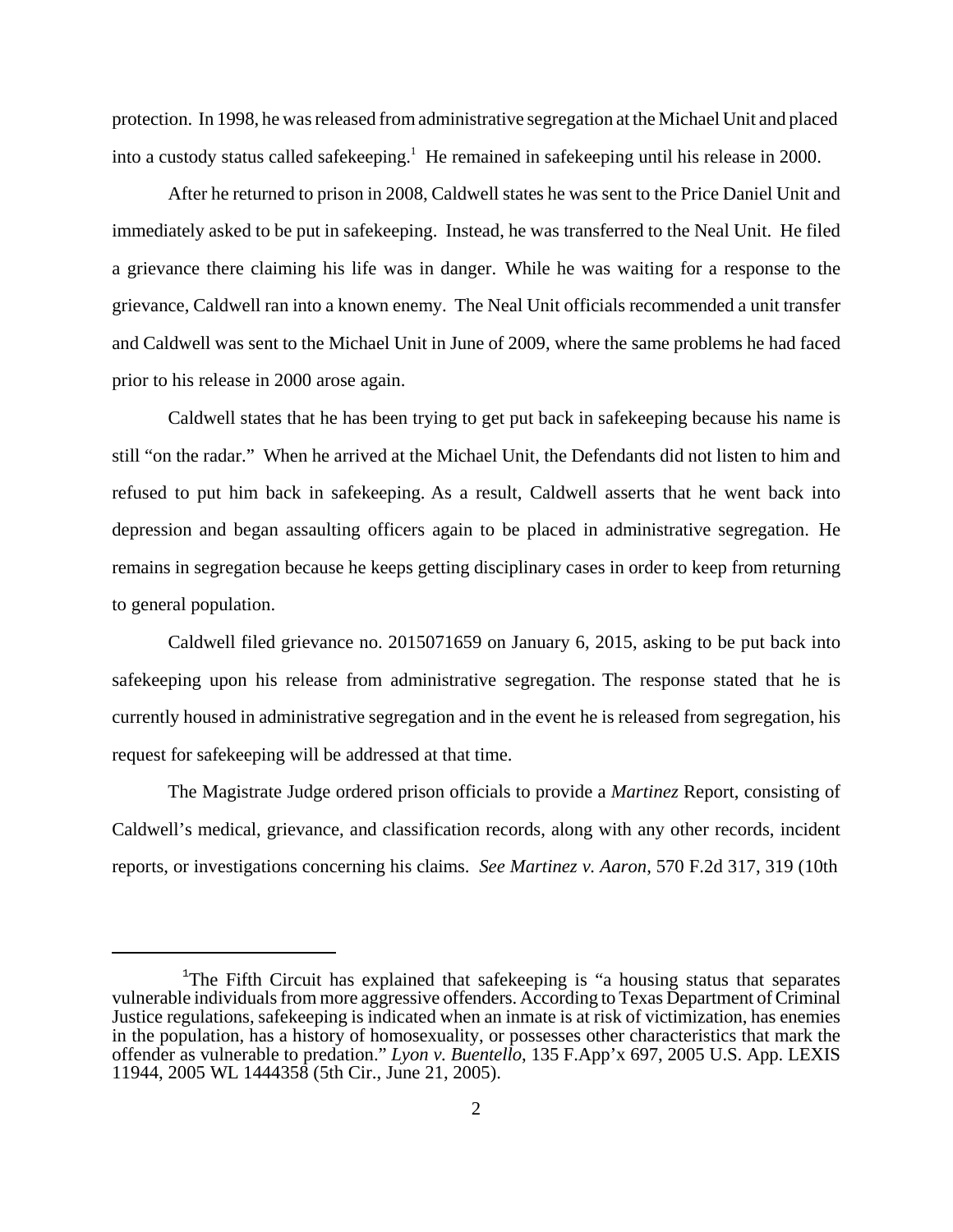Cir. 1978); *Parker v. Carpenter*, 978 F.2d 190, 191-92 n.2 (5th Cir. 1992). Caldwell was provided with a copy of the *Martinez* Report and filed a response to it.

#### **II. The Report of the Magistrate Judge**

After review of the pleadings, the *Martinez* Report, and Caldwell's response, the Magistrate Judge issued a Report recommending that Caldwell's lawsuit be dismissed. The Magistrate Judge observed that the medical records included in the *Martinez* Report did not show any injuries or harm resulting from assault by any other prisoners. Caldwell saw medical personnel on a number of occasions but never complained of injuries as a result of being assaulted, nor did he tell mental health personnel that his life was in danger.

On April 8, 2015, an administrative segregation mental health assessment was conducted, at which Caldwell voiced no mental health concerns or areas of need. He stated that he was not feeling pressured or threatened by others. Caldwell also denied feeling pressured or threatened by others in assessments on January 12, 2015 and November 10, 2014.

Caldwell's classification records showed that four Offender Protection Investigations have been conducted concerning his claims that he was in danger. No evidence was found showing he was in danger and he was advised that he could request safekeeping upon his release from administrative segregation.

The Magistrate Judge determined upon review of the pleadings and records that Caldwell failed to show he was the victim of deliberate indifference to his safety. Caldwell's complaints of danger were investigated, but these investigations did not turn up any evidence that he was in immediate danger. He told prison officials on multiple occasions that he did not believe he was in danger and that he did not feel pressured or threatened. He is assigned to administrative segregation, where he is housed by himself and is escorted by officers whenever he leaves his cell, providing him with a substantial measure of safety*. See Kidd v. Thaler*, et al., civil action no. 9:11cv18, 2011 U.S. Dist. LEXIS 150494, 2011 WL 6714527 (E.D.Tex., August 26, 2011), *Report adopted at* 2011 U.S. Dist. LEXIS 146674, 2011 WL 6713728 (E.D.Tex., December 21, 2011) (inmate in administrative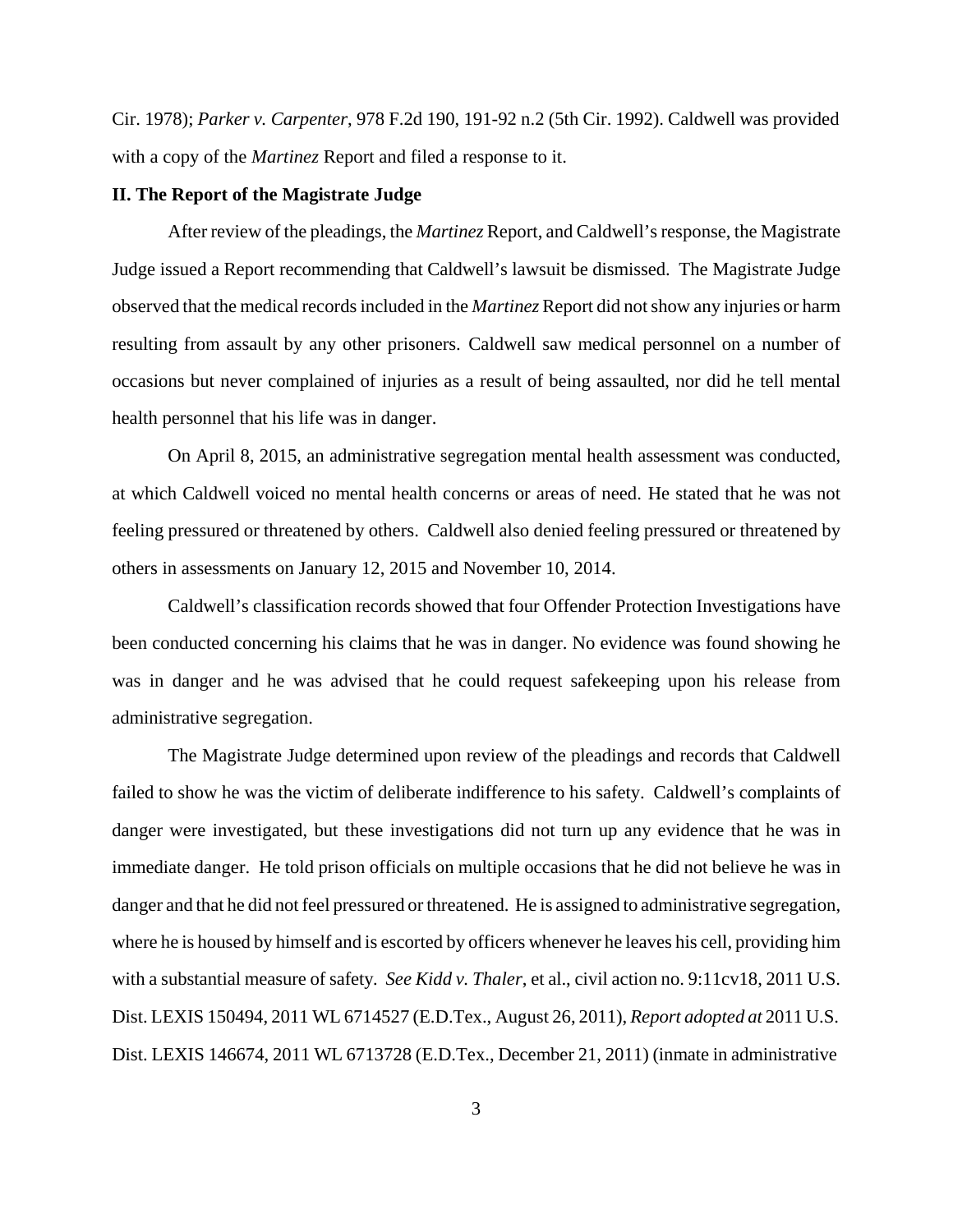segregation was not in imminent danger of serious physical injury because of the high security nature of the housing area), *citing Garner v. Martinez*, civil action no. 2:06cv266, 2005 U.S. Dist. LEXIS 33988, 2005WL 2206203 (S.D.Tex., September 12, 2005, *Report adopted at* 2005 U.S. Dist. LEXIS 49436 (S.D.Tex., November 2, 2005, appeal dismissed) (describing administrative segregation as "perhaps the safest housing assignment at the unit").

The Magistrate Judge thus determined that Caldwell failed to show that the Defendants knew of and disregarded an excessive risk to his health or safety, citing *Neals v. Norwood*, 59 F.3d 530, 533 (5th Cir. 1995), and *Johnson v. Johnson*, 385 F.3d 503, 515 (5th Cir. 2004). The Magistrate Judge further concluded that Caldwell lacked a protectable liberty or property interest in his classification status and his disagreement with this status does not amount to a constitutional violation.

To the extent Caldwell complained of the refusal to place him in safekeeping when he arrived at the Michael Unit in June of 2009, the Magistrate Judge determined that this claim was barred by the statute of limitations. The Magistrate Judge also concluded that to the extent Caldwell sought injunctive relief, his claim was moot because he has now been transferred to the Connally Unit and is no longer at the Michael Unit. The Magistrate Judge therefore recommended that Caldwell's lawsuit be dismissed as frivolous or for failure to state a claim upon which relief may be granted.

## **III. Caldwell's Objections to the Report**

In his objections, Caldwell states that he was in the process of being transferred to the Allred Unit when the Report issued, and he did not receive the Report in a timely manner. He also sent in a motion for reconsideration of the denial of appointment of counsel after he arrived at his new unit on April 24, 2017, because he was unaware of the Report at that time. Instead, Caldwell states that he received the Report on May 8, 2017.

Caldwell states that he disagrees with the Magistrate Judge's recommendation and that he provided evidence to the Court in the form of three color photographs showing injuries he sustained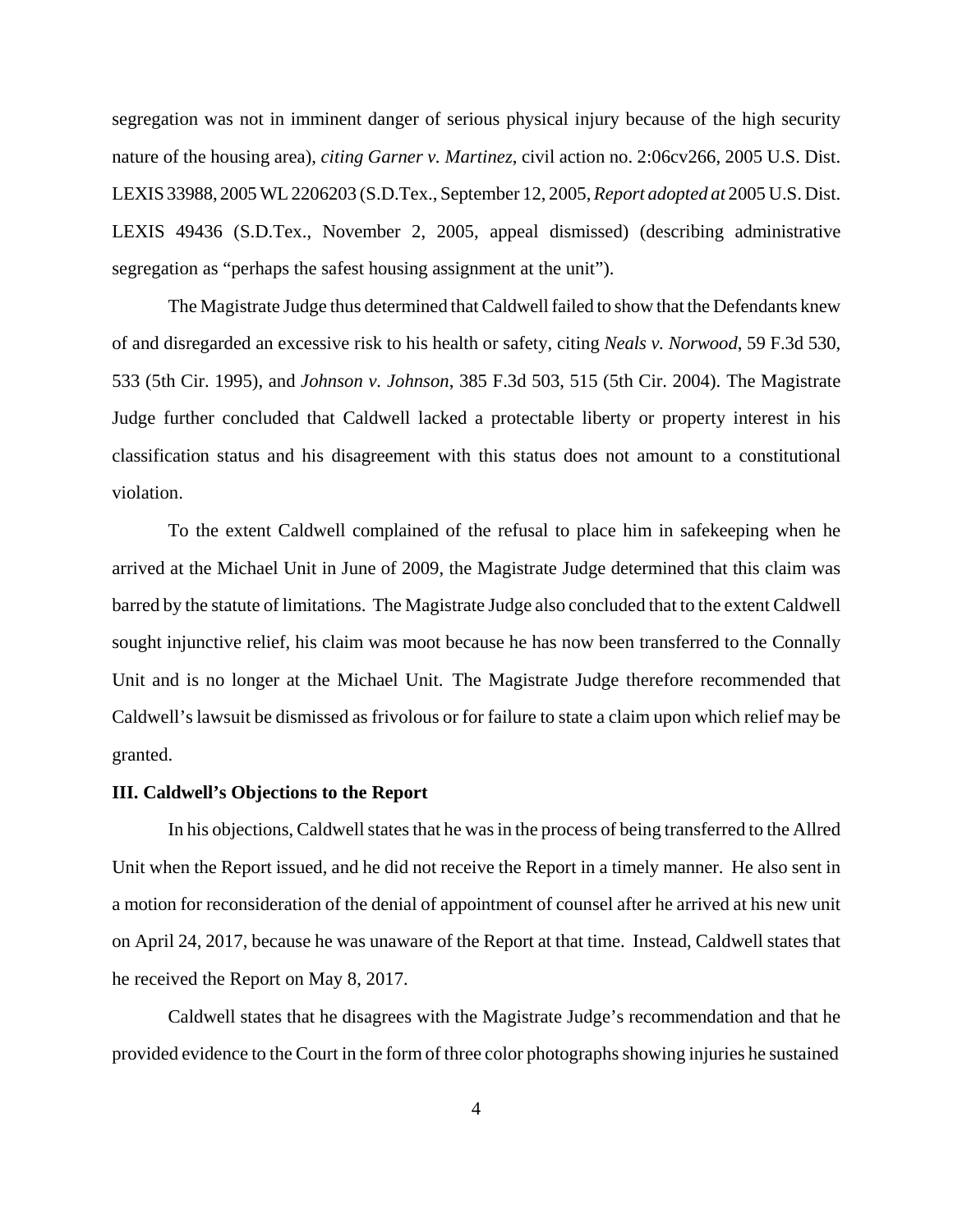from an alleged assault. Caldwell concedes that the photographs are undated, but contends "just because the photos are undated does not mean the assaults didn't take place in TDCJ when it could have been prevented by placing Plaintiff into safekeeping status." He states that he is only asking to be placed back into safekeeping and promises to drop his demand for monetary damages if he is placed into safekeeping or protective custody.

#### **IV. Discussion**

Although Caldwell offers undated photographs purporting to show injuries, he offers nothing to show how or when the injuries in the photographs occurred, or even if they happened at the Michael Unit. As the Magistrate Judge observed, Caldwell's medical records do not show that he ever complained of injuries resulting from assaults by other prisoners, but Caldwell does acknowledge that he assaulted guards in an effort to be placed into administrative segregation. These undated photographs, lacking any context whatsoever, fail to show that any of the named Defendants have been deliberately indifferent to his safety.

The Magistrate Judge correctly determined that Caldwell failed to show any of the named defendants were aware of facts from which the inference could be drawn that a substantial risk of serious harm existed or that they did in fact draw this inference. As such, Caldwell's deliberate indifference claim lacks merit. *Neals*, 59 F.3d at 533. Caldwell also failed to show that his disagreement with his classification status amounts to a constitutional claim. *See Wilson v. Budney*, 976 F.2d 957 (5th Cir. 1992) (prisoners lack a protectable liberty or property interest in their custodial classification and a prisoner's disagreement with a classification is insufficient to establish a constitutional violation). Nor has he shown the exceptional circumstances necessary to justify appointment of counsel. *Ulmer v. Chancellor*, 691 F.2d 209, 212 (5th Cir. 1982). His objections are without merit.

### **V. Conclusion**

TheCourt has conducted a careful *de novo* review of those portions of the Magistrate Judge's proposed findings and recommendations to which the Plaintiff objected. *See* 28 U.S.C. §636(b)(1)